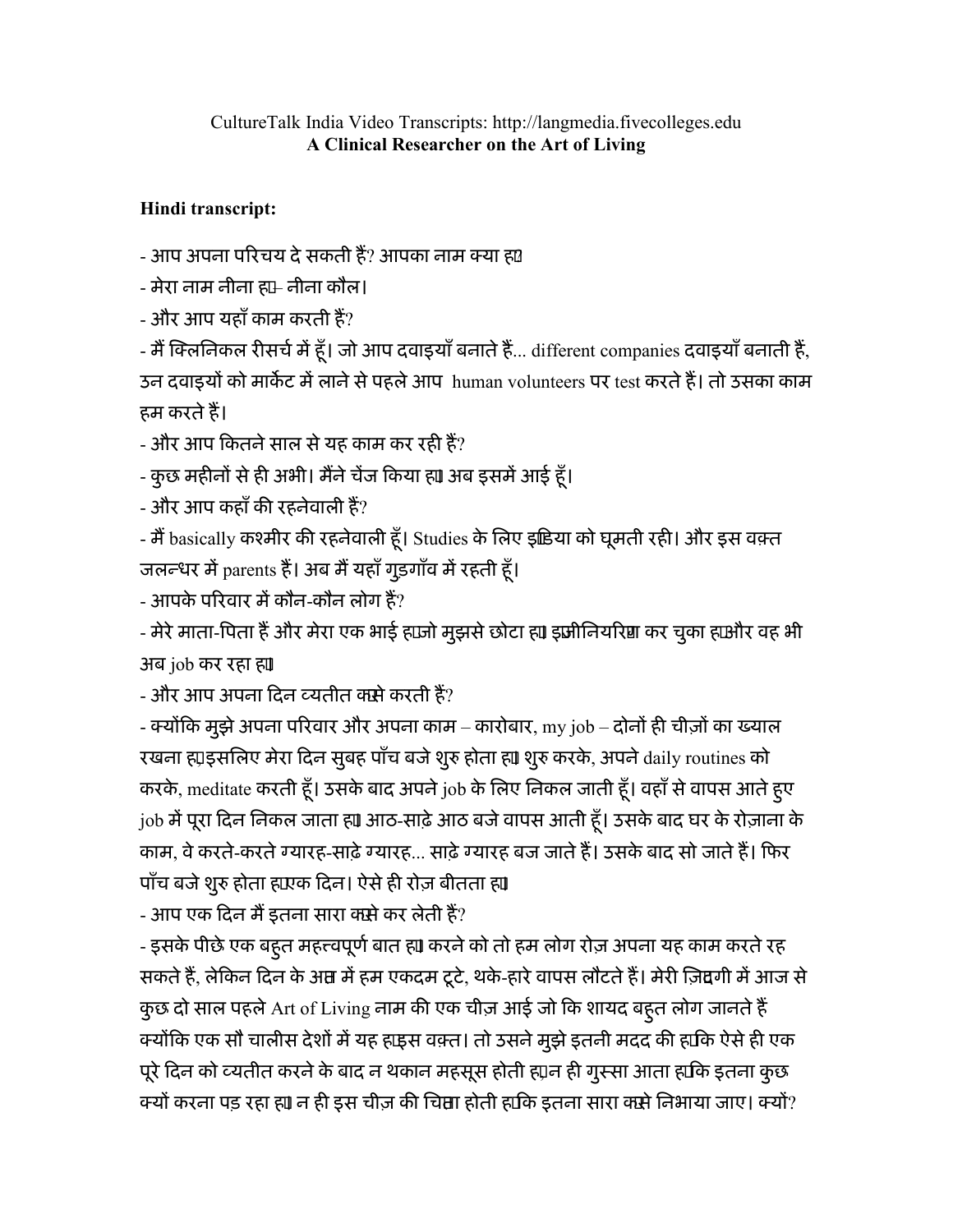क्योंकि आपको यह... सबसे पहले इसमें कुछ प्रकार के courses हैं जिसमें कि... सबसे पहले आपको basic course कराया जाता ह्या वह basic course छः दिन का होता ह्या छः दिन में दो से तीन घंटे आप वहाँ व्यतीत करते हैं। उसके अंत पे जो आपको... एक सुदर्शन क्रिया नाम की चीज़ सिखाई जाती ह़ाजिसमें कि आप अपने साँस पे निय...नियघ्वण बनाना सीखते हैं। यह आप रोज़ फ़िर बीस से पच्चीस मिनट practice करते हैं और उसको करने के बाद आप अपने आप में हर रूप से... अन्तर महसूस करते हैं। क्यों? क्योंकि आप जो यह बीस-पच्चीस मिनट करते हैं, साँस को अलग-अलग तरीकों में लेना, जिसमें कि प्राणायाम वगा ह चीज़ें हैं, उसके बाद आपकी  $\mathrm{body}$  में जितने toxins हैं, जो ऐसे तत्त्व हैं जिनकी आपकी... आपके शरीर से बाहर जाना ही बेहतर ह़्एऐसे तत्त्व आप सब बाहर फ़ेंक देते हो। क्यों? क्योंकि आपके शरीर में जो भी होता ह़ा– आपको गुस्सा आता ह़्य,आपको चिड़चिड़ापन महसूस होता ह्यूआप बीमार होते हैं... इन सबका कारण ह़ाआजकल का जो हमारा रहन-सहन ह़ाजो हमारा खाना-पीना ह़ाओर सबसे बढ़कर जो हमारा यह schedule ह्माकि हम दिन भर इतने थकते हैं, इतना stress लेते हैं, इतना tension लेते हैं। तो इसके ज़रिये से आप उस सबको एक साथ अपनी body से थोड़ा-थोड़ा करके निकाल पाते हैं। जो आप basic course करते हैं, उसमें आप इसको... जो इतने सालों से इकट्ठा हूआ पड़ा होता ह़्य उसको काफी हद तक निकाल देते हैं। और उसके बाद फिर रोज़ जो आप करते हैं, उससे रोज़ ही रोज़ जितना आपके शरीर में ऐसा कुछ इकट्ठा होता ह़्यवह रोज़ कि रोज़ निकालते हैं। और मेरा अपना personal experience ह्या मैंने कई लोगों को तो देखा ह़्यजिनको diabetes, cancer जस्री बीमारियाँ भी ठीक हुई हैं लेकिन अपना personal experience ह्या मुझे सात साल से migraine की problem थी। और वह problem इतनी severe थी कि मतलब थोड़ी सी sunlight... थोड़ी रोशनी ज़्यादा हो गई, भूख ज़्यादा लग गई या travel ज़्यादा करना पड़ गया तो बहुत ही मुश्किल होती थी। लेकिन इसको शुरु करने के एक-दो महीने बाद से लेकर आज तक मुझे कभी भी नहीक्रिहसूस हूआ कि सिरदर्द क्या होता ह़्या और अपने आप में भी बहुत changes देखती हूँ मैं। तो यह एक बार करने के बाद इक्षान महसूस कर सकता ह्य - हमारे नौजवानों के लिए, नौजवान विद्यार्थियों के लिए आप के लिए कोई स... आप को कोई संदेश देनेका...

- हाँ। संदेश तो ज़रूर देना चाहूँगी। क्योकि यह जीवन बहूत ही अनमोल चीज़ ह्या इसे जी तो सब लेते हैं। आपने जन्म लिया ह़ामो मृत्यु के समय तक आप इसको जियोगे तो ज़रूर। लेकिन जीने-जीने में अप्तर ह़्या एक होता ह़ापृथ्वी पे आ के समय बिताना। एक होता ह़ाऊसे सचमुच जीना। इन दोनों में बह्त अ़मर ह़्या तो मैं यह चाहूँगी कि हर कदम... जो भी नौजवान अपनी ज़िन्दगी में कोई भी कदम उठाए, वह ऐसे उठाए कि वह उसके, उसके परिवार, और उसके समाज – सबके लिए एक महत्त्वपूर्ण और एक फायदेमन्द कदम हो। इसलिए जो भी आप करते हैं, उसको इस तरह कीजिए कि आप अपनी जीवन को अनमोल रखें, और दूसरों को अपने जीवन से कुछ सीखने को दें। धन्यवाद।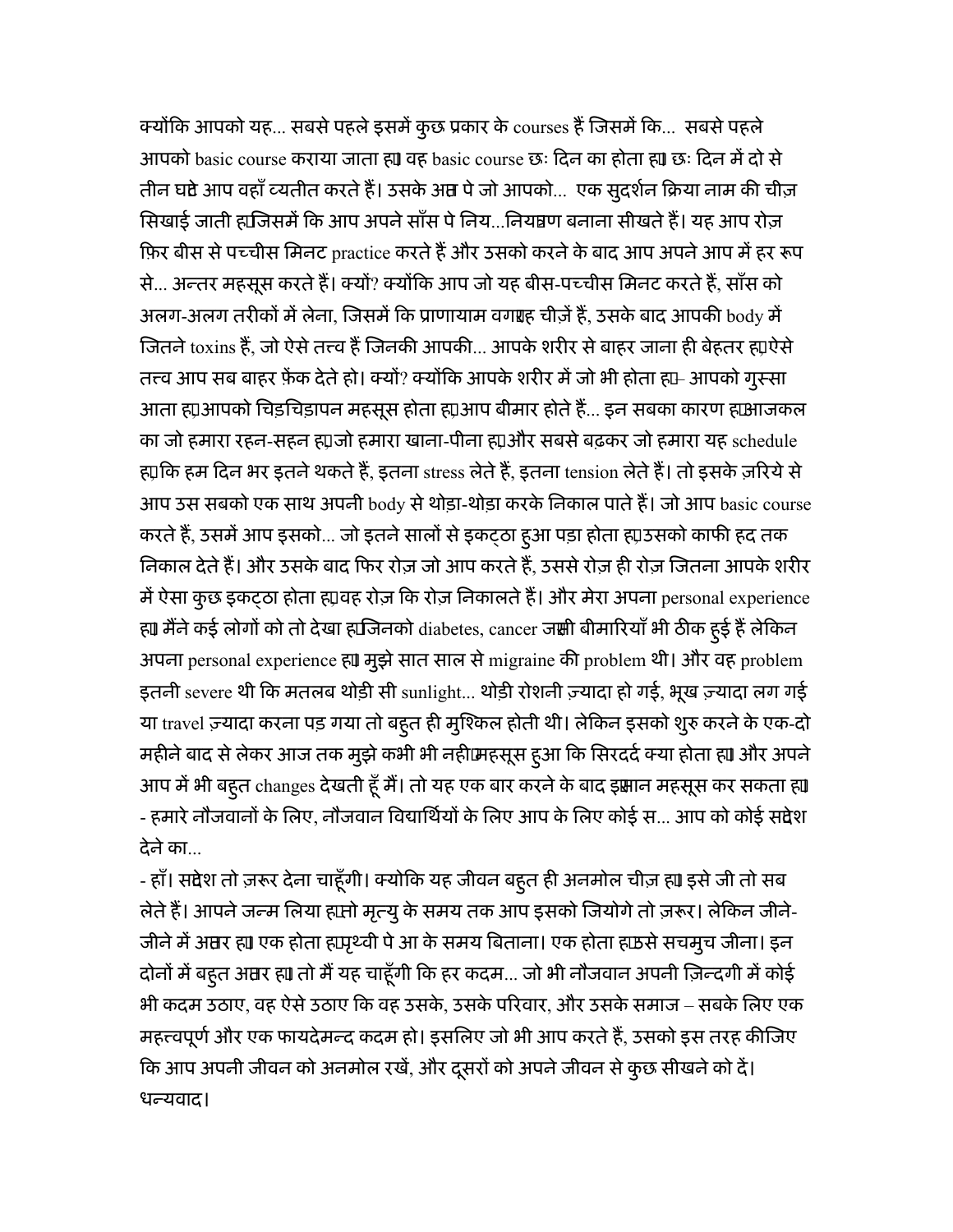## English translation:

- Can you (would you) introduce yourself? What is your name?

- My name is Nina – Nina Kaul.

- And what work do you do?

- I am in clinical research. The medicines that you manufacture … the medicines manufactured by different companies are tested on human volunteers before they are brought into the market. So we do that work.

- And for how many years have you been doing this work?

- For some months now. I changed [jobs]. Now I have come into this [field].

- And what place are you a resident of?

- I am basically a resident of Kashmir.<sup>1</sup> I traveled to [different places in] India for my education. And at this time, my parents are in Jalandhar. Now I live here in Gurgaon.

- Who are your family members?

- [I have] my mother and father, and my brother, who is younger than me. He has finished his engineering [studies], and he is also in a job.

- How do you spend your day?

- Since I have to pay attention to my family and my work ... business<sup>2</sup> – my job – both things, my day begins at five in the morning. Having begun my day [I do my] daily duties [and then] meditate. After that I leave for work. By the time I come back, the day is almost over<sup>3</sup>. I come back around eight or half-past eight. After that routine work at home – that takes until eleven or half-past eleven … half-past eleven. After that [we] go to bed. Then again another day begins at five o'clock. Every day passes in the same way. - How do you do so much in a single day?

- There is a significant explanation for this [fact]. We can, of course, continue to do our work every day [in this way], but at the end of the day, we return broken and with tired spirits. Something called Art of Living entered my life some two years ago – [it is something] many people may have heard about, since it<sup>4</sup> is now present in one hundred and forty countries at this point. So that<sup>5</sup> has helped me so much that after spending a day in this way, I feel neither tired nor angry [about having] to do so much[.] Nor do I worry as to how I am going to fulfill all my [commitments]. Why? Because this … [when you begin the practice of Art of Living], you are put through some such courses in which … in the very beginning you are put through the basic course. That basic course runs for six days. At the end of that  $6$  you  $\ldots$  are taught a [procedure] called Sudarshan Kriya, [by

<sup>1</sup> The speaker means that her family is originally from Kashmir. इष्टिया को घूमती रही is wrong; she should have said इंडिया में घूमती रही.

 $\overline{a}$ 

<sup>&</sup>lt;sup>2</sup> कारोबार means business. Apparently the speaker just means to talk about her job

 $3$  This seems to be what the speaker wants to say. What she actually says is 'On my way back the day goes by in work.'<br><sup>4</sup> 'It' here refers to the Art of Living Foundation.

The use of the (nominative-case) pronoun  $\overline{3}$  and here is a bit odd, since the pronoun stands in for a process, not a person or thing.

 $^6$  अंत पे should be replaced by अंत में.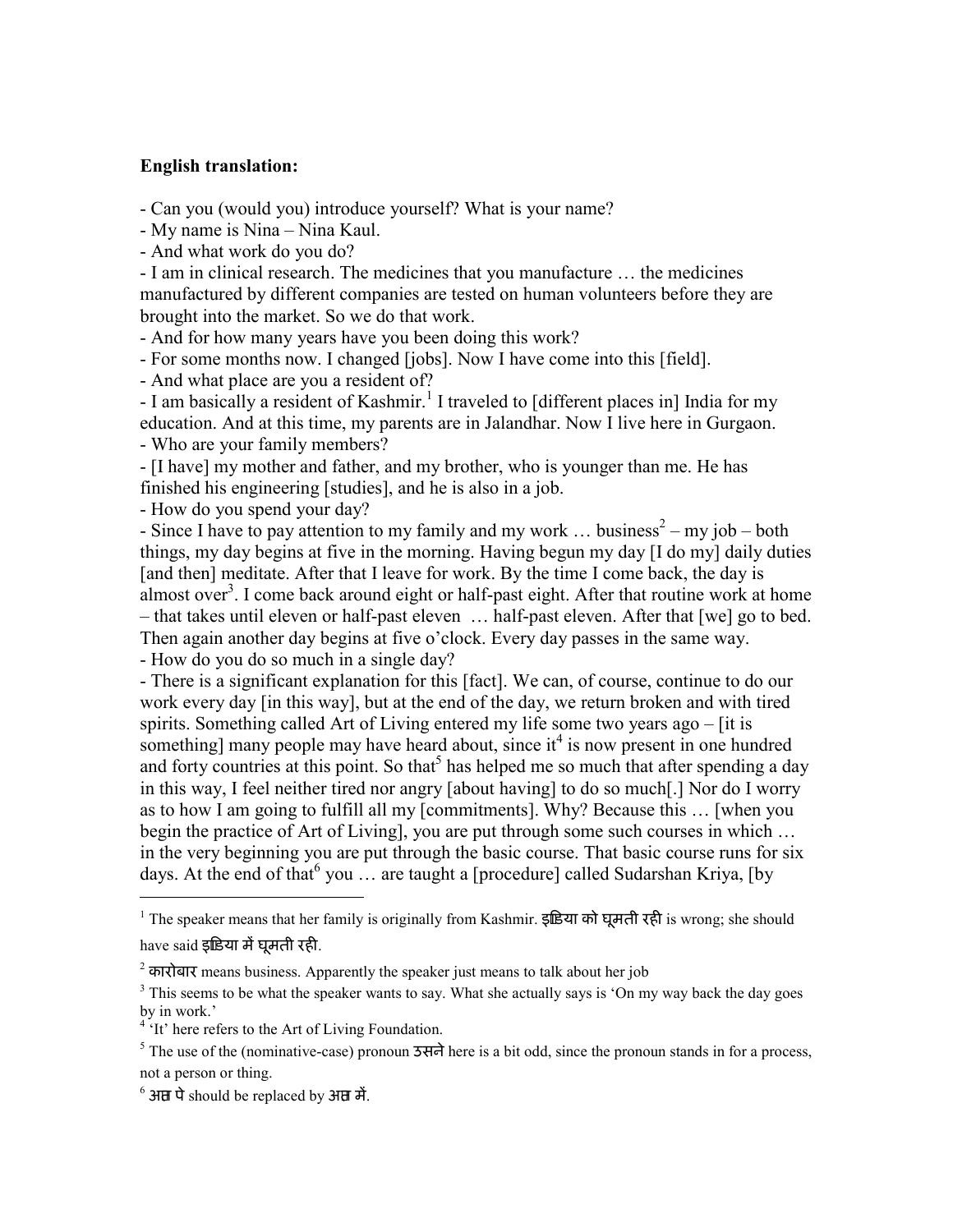means of] which you learn to exercise control over your breath. Then you practice this every day for twenty to twenty-five minutes, and after doing that, you feel a change within you ... in every respect. Why? Because your doing this for twenty or twenty-five minutes, inhaling in different ways, which includes  $pranayam^7$  etc ... causes you to get rid of all those toxins in your body – substances that [it is best for] your body to be rid of – so you reject such substances from your body. Why? Because whatever is in your body … you get angry, you feel irritable, you get sick – the cause of all these is our current lifestyle, our foods and drinks, and above all, our schedule  $8 -$  [that is,] we get so tired during the day, get so stressed [and] experience so much tension. So by means of this,<sup>9</sup> you can get all of that out of our body bit by bit. [When] you do the basic course, you throw out a good part of this [stuff] … that lies accumulated over the years. And after that when you do [it] every day, the accumulation of this kind of stuff over the day is cleared on a daily basis. And [this] is my personal experience. I have seen many people who have been cured of diseases like diabetes and cancer [by the practice of Sudarshan Kriya], but [I have] my own experience. I had a migraine problem for seven years. And it was so severe that, that is to say, a bit of sunlight … a slight increase in brightness, a bit more hunger than usual, a longer time traveling would cause a lot of trouble. But from one or two months of beginning this, until today, I have not experienced [a bad] headache. So, a person can feel this after [trying the Kriya] once.

- For you... do you have a m ... message for our youth, for young students[?] - Yes. I would certainly like to send out a message. Because this life is a very precious thing, since you have taken birth, you will certainly live until [you die]. But there are [different ways of] living. A [kind of life] is [summed up as] spending time on earth. Another [can be summed up as] actually living. There is a lot of difference between the two. So I would like that each step … each step that a youth takes proves to be a significant and useful step for themselves,  $\frac{10}{10}$  their family and their society. That is why do whatever you do in a way that you maintain [the value of] your own<sup>11</sup> life, and give others something to learn from your life. Thank you.

About CultureTalk: CultureTalk is produced by the Five College Center for the Study of World Languages and housed on the LangMedia Website. The project provides students of language and culture with samples of people talking about their lives in the languages they use everyday. The participants in CultureTalk interviews and discussions are of many different ages and walks of life. They are free to express themselves as they wish. The ideas and opinions presented here are those of the participants.

 7 Pranayam is yogic control of the breath.

 $^8$  In this context, the speaker should have said आजकल का रहन-सहन, हमारा खाना-पीना instead.  $\pm$ रोज़ कि

रोज़ appears to be a slangy or otherwise colloquial variant of रोज़-ब-रोज़

 $^9$  से in इसके ज़रिये से is superfluous

<sup>10</sup> The word नौजवान is masculine, but no gender can be attributed to the pronominal उसके. The translator has used 'their' for the latter to avoid confusion.

 $^{11}$  अपनी जीवन should be replaced by अपने जीवन. Also, सीखने दें is better.